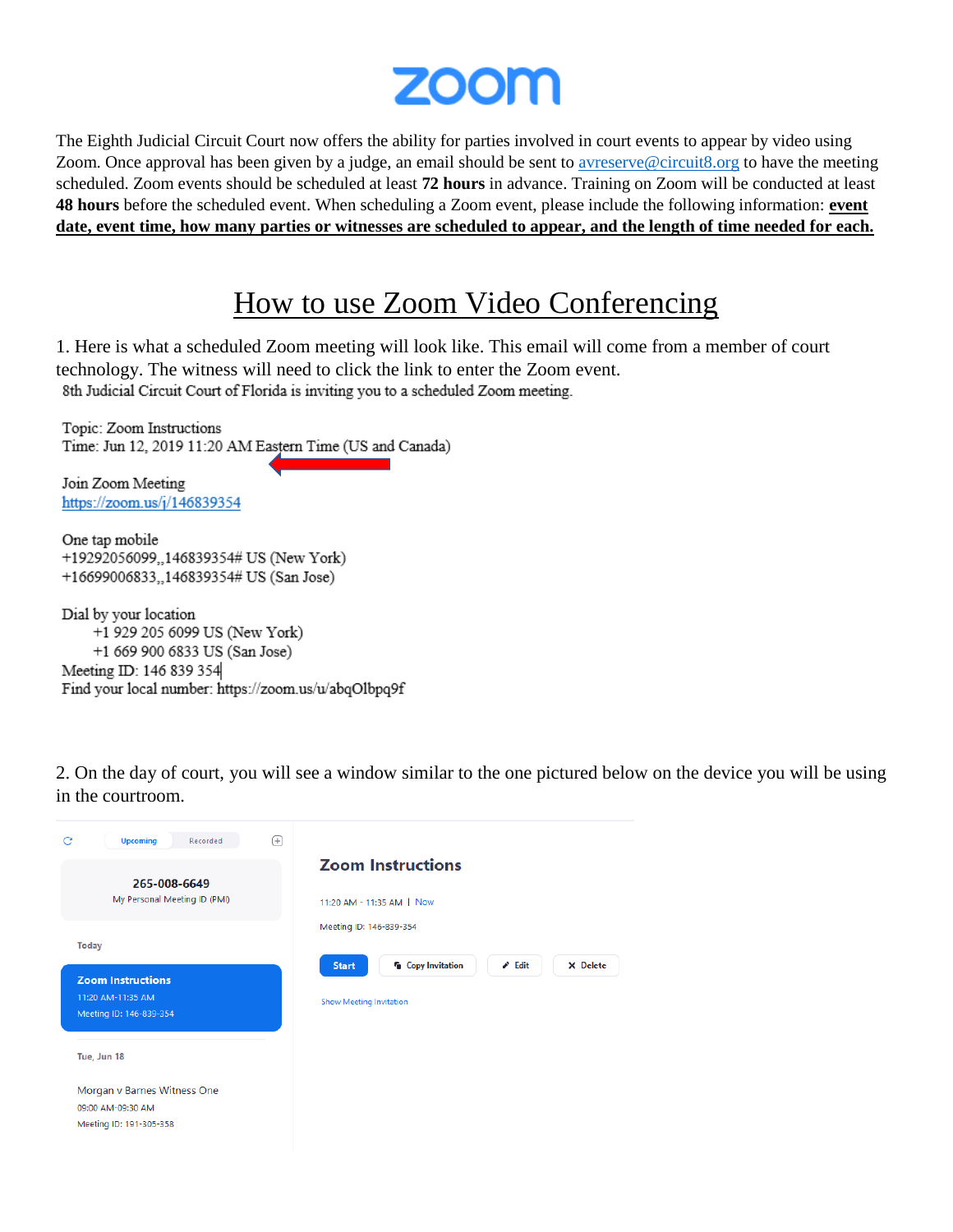3. Choose the correcting meeting and click start.



Once you click start, you may see this screen. If so, click "Join with Computer Audio."

| Choose ONE of the audio conference options<br>o             |                          | × |
|-------------------------------------------------------------|--------------------------|---|
| L' Phone Call                                               | Computer Audio           |   |
|                                                             | Join with Computer Audio |   |
| Automatically join audio by computer when joining a meeting |                          |   |

4. Once your meeting begins, you should see the witness on the other end. In the bottom right corner, you will see the below image. Make sure the witness has their microphone unmuted and video on.



If you have issues hearing the witness, click the arrow next to the microphone and make sure the speaker is set to "Same as System" in the Microphone and Speaker sections and you will be all set!